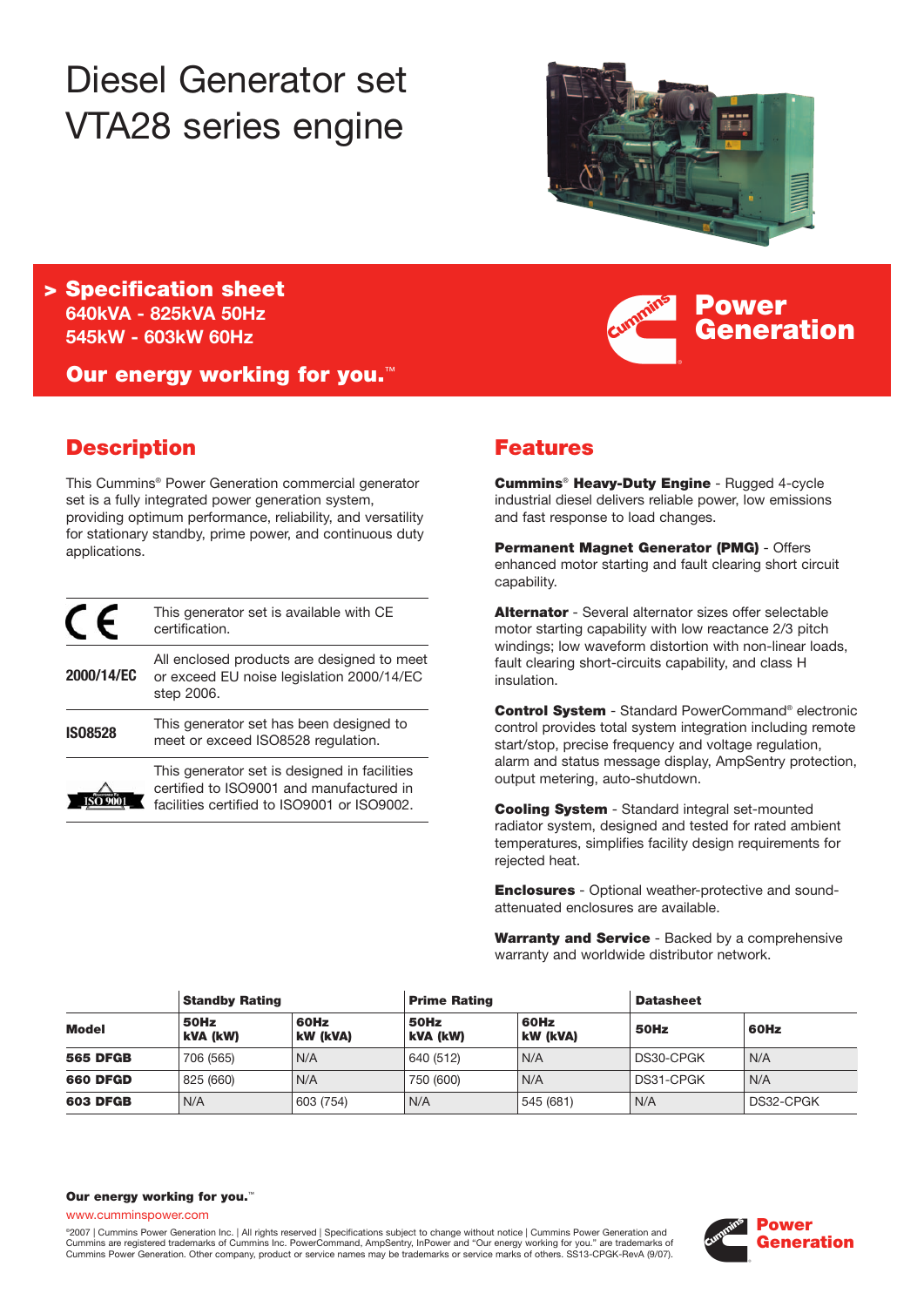# **Generator Set Specifications**

| Governor Regulation Class                | ISO8528 G2                        |
|------------------------------------------|-----------------------------------|
| Voltage Regulation, No Load to Full Load | $± 0.5\%$                         |
| Random Voltage Variation                 | $± 0.5\%$                         |
| <b>Frequency Requlation</b>              | <b>Isochronous</b>                |
| Random Frequency Variation               | ±0.25%                            |
| <b>EMC Compatibility</b>                 | BS EN 61000-6-4 / BS EN 61000-6-2 |

# **Engine Specifications**

| 4 cycle, in line, turbo Charged and after-cooled<br>Design |                                                                  |
|------------------------------------------------------------|------------------------------------------------------------------|
| Bore                                                       | 139.7mm (5.5in.)                                                 |
| <b>Stroke</b>                                              | 152.4mm (6in.)                                                   |
| Displacement                                               | 28 liters (1710in.3)                                             |
| <b>Cylinder Block</b>                                      | Cast iron with replaceable wet cylinder liners, 40°V 12 cylinder |
| <b>Battery Capacity</b>                                    | 660 amps at ambient temperature 32°F (0°C)                       |
| <b>Battery Charging Alternator</b>                         | 55 amps                                                          |
| <b>Starting Voltage</b>                                    | 24 volt, negative ground                                         |
| Fuel System                                                | Direct injection                                                 |
| <b>Fuel Filter</b>                                         | Spin on fuel filters with water separator                        |
| Air Cleaner Type                                           | Dry replaceable element with restriction indicator               |
| Lube Oil Filter Type(s)                                    | Three spin-on, full flow                                         |
| <b>Standard Cooling System</b>                             | 122°F (50°C) ambient radiator                                    |

# **Alternator Specifications**

| Design                                   | Brushless, 4 pole, drip proof revolving field                |  |  |
|------------------------------------------|--------------------------------------------------------------|--|--|
| Stator                                   | 2/3 pitch                                                    |  |  |
| Rotor<br>Direct coupled by flexible disc |                                                              |  |  |
| <b>Insulation System</b><br>Class H      |                                                              |  |  |
| <b>Standard Temperature Rise</b>         | 125°C @ Standby, 105°C @ Prime                               |  |  |
| <b>Exciter Type</b>                      | PMG (Permanent Magnet Generator)                             |  |  |
| <b>Phase Rotation</b>                    | A(U), B(V), C(W)                                             |  |  |
| <b>Alternator Cooling</b>                | Direct drive centrifugal blower fan                          |  |  |
| AC Waveform Total Harmonic Distortion    | No load $<$ 1.5%. Non distorting balanced linear load $<$ 5% |  |  |
| Telephone Influence Factor (TIF)         | <50 per NEMA MG1-22.43                                       |  |  |
| Telephone Harmonic Factor (THF)          | $<$ 3%                                                       |  |  |

# **Available Voltages**

| 50Hz Line - Neutral / Line - Line |           |           | 60Hz Line – Neutral / Line – Line |           |  |  |
|-----------------------------------|-----------|-----------|-----------------------------------|-----------|--|--|
| • 110/190                         | •220/380  | • 110/190 | • 139/240                         | • 255/440 |  |  |
| • 115/200                         | •230/400  | • 115/200 | •220/380                          | • 277/480 |  |  |
| $\cdot$ 120/208                   | • 240/416 | • 120/208 | •230/380                          |           |  |  |
| $\cdot$ 127/220                   | •255/440  | • 127/220 | • 240/416                         |           |  |  |

# **Generator Set Options**

# **Engine**

- Heavy Duty air filter
- Water jacket heater 220/240 v

# **Cooling**

• Antifreeze 50/50 (Ethylene glycol)

# **Enclosure**

• Sound attenuated canopy

#### **Alternator**

- Alternator heater
- Exciter voltage regulator (PMG)

## **Control Panel**

- 3 pole Main Circuit Breaker
- 4 pole Main Circuit Breaker

#### **Warranty**

- 5 years for Standby application
- 2 years for Prime application

#### **Silencer**

- 9 dB attenuation critical silencer
- 25 dB residential delivered loose

\*Note: Some options may not be available on all models – consult factory for availability.

### **Our energy working for you.**™

## www.cumminspower.com

°2007 | Cummins Power Generation Inc. | All rights reserved | Specifications subject to change without notice | Cummins Power Generation and<br>Cummins are registered trademarks of Cummins Inc. PowerCommand, AmpSentry, InPow

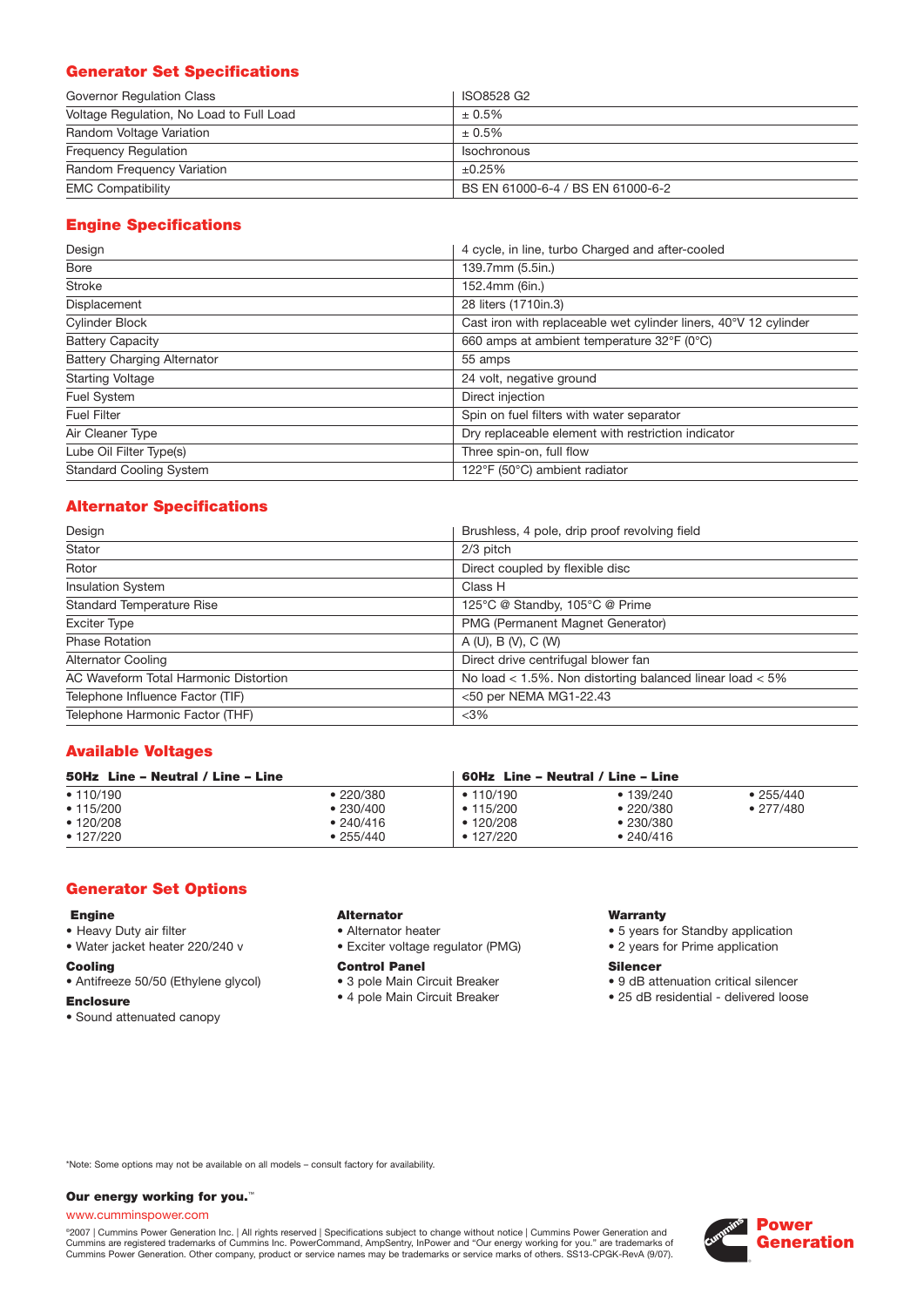# **Control System – PCC3100**

The PowerCommand™ 3100 Control is a microprocessor-based generator set monitoring, and control system. The control provides an operator interface to the genset, digital voltage regulation, digital governing and generator set protective functions.

The PowerCommand™ 3100 generator set control is suitable for use on a wide range of generator sets in nonparalleling and paralleling applications.

The PowerCommand™ Control can be configured for any frequency, voltage and power connection configuration from 120 to13,800 VAC for for 50Hz or 60Hz operation.

Power for the control is derived from the generator set starting batteries. The control functions over a voltage range from 8VDC to 35VDC.

# **Major Features**

- Digital Governing and Voltage Regulation, including digital overcurrent fault regulation.
- Digital Voltage Regulation with 3-phase sensing.
- AmpSentry™ Protection for true alternator overcurrent protection.
- Analog and Digital AC Output Metering.
- Battery Monitoring System to sense and warn against a weak battery condition.
- Digital Alarm and Status Message Display.
- Generator set Monitoring: Displays status of all critical engine and alternator generator set functions.
- Smart Starting Control System: Integrated fuel ramping to limit black smoke and frequency overshoot.
- Advanced Serviceability using InPower™, a PC-based software service tool.

#### **Control System**

Includes all functions to locally or remotely start and stop, and protect the generator set.

#### **Control Switch - RUN/OFF/AUTO**

OFF Mode - the generator set is shut down and cannot be started.

RUN mode the generator set will execute its start sequence.

AUTO mode, the generator set can be started with a start signal from a remote device.

## **LED Indicating Lamps** – includes LED indicating

lamps for the following functions: Not-in-auto mode Common wiring Shutdown Phase and scale indication Fault reset switch. Allows the opperator to reset the control after warning or shutdown Emergency stop switch - imediately shuts down the generator set operation

# **Base Engine Protection**

Overspeed shutdown Low Oil Pressure Warning / Shutdown High Engine Temperature Warning / Shutdown Underspeed / Sensor Fail Shutdown Fail to Start / Fail to Crank Low / high battery voltage

# **Options**

Integrated PowerCommand Digital Paralleling Controls Key Type Mode Selector Switch Exhaust Temperature Monitoring PowerCommand Network Refer to the PowerCommand Controls Technical Bulletin for detailed information (S1025C-Non-Paralleling / S1005c-Paralleling)



#### **Our energy working for you.**™

www.cumminspower.com

©2007 | Cummins Power Generation Inc. | All rights reserved | Specifications subject to change without notice | Cummins Power Generation and Cummins are registered trademarks of Cummins Inc. PowerCommand, AmpSentry, InPower and "Our energy working for you." are trademarks of Cummins Power Generation. Other company, product or service names may be trademarks or service marks of others. SS13-CPGK-RevA (9/07).